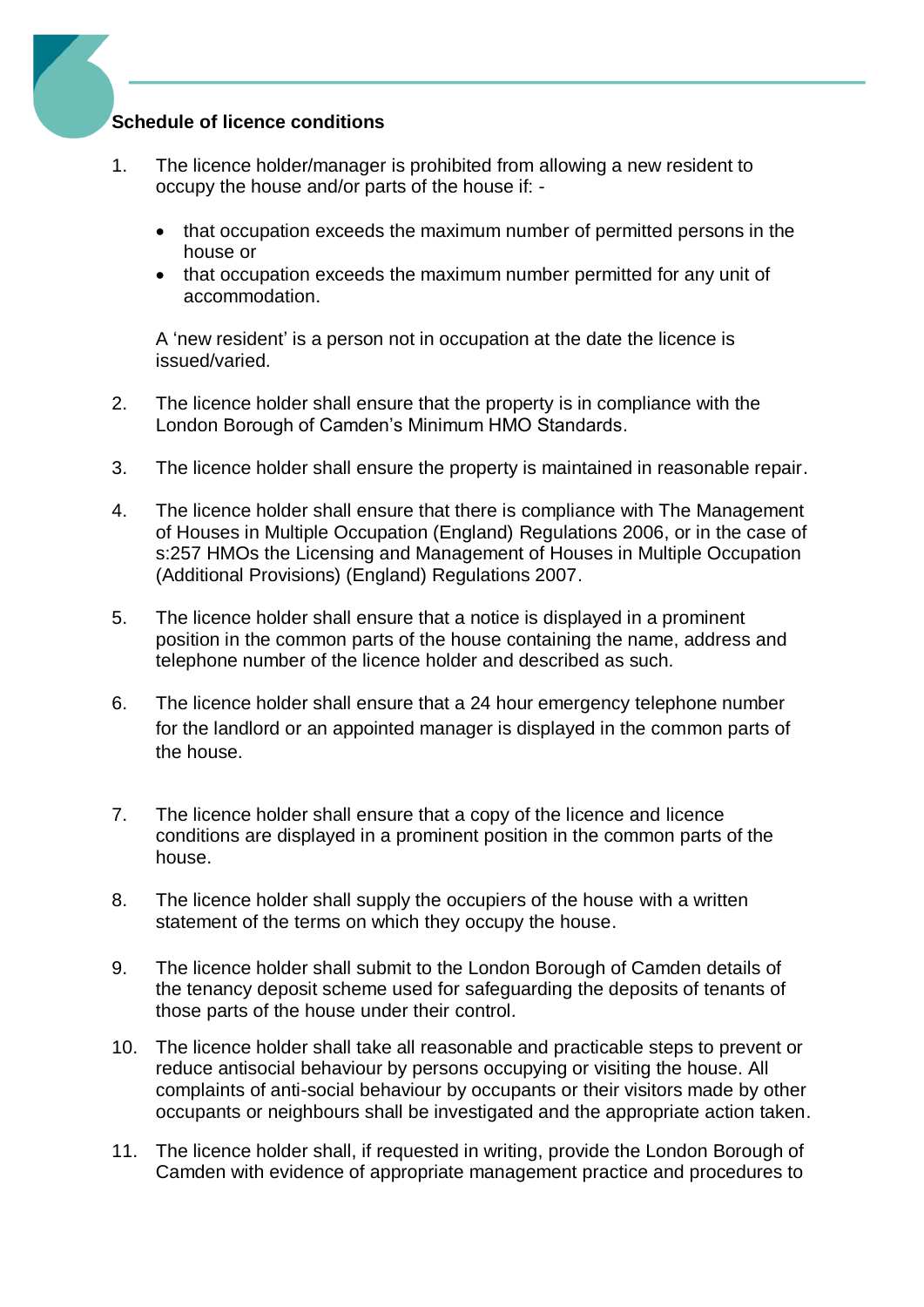

address any anti-social behaviour that may arise. The details should be provided within such reasonable time as may be specified by The London Borough of Camden.

- 12. The written statement provided to occupiers on their terms of occupancy shall include an express prohibition on anti-social behaviour that causes a nuisance or annoyance to other occupiers.
- 13. The licence holder shall upon the request of the London Borough of Camden attend such training courses as required in relation to any applicable Code of Practice approved under the provisions of the Housing Act 2004 section 233.
- 14. Where a gas supply is provided the licence holder shall submit to the London Borough of Camden annually for their inspection the current gas safety certificate obtained within the last 12 months in respect of all gas installations and appliances in the parts of the house under their control. Copies shall also be given to the occupants of the house.
- 15. The licence holder shall provide and submit to the London Borough of Camden a current test certificate for the fixed electrical installation in the parts of the house under their control. Any report should be less than five years old at the date of submission. If this expires during the term of the licence a new report must be submitted.
- 16. Inspections of gas and electrical installations and appliances shall be carried out by a suitably qualified person. The London Borough of Camden shall be informed of any remedial works required and any such works shall be carried out within a time period as agreed with the London Borough of Camden.
- 17. The licence holder shall ensure that furniture and all electrical appliances made available in the house are in a safe condition. There should be a regular visual inspection of all such appliances and furniture to determine condition.
- 18. All upholstered furniture and covers and fillings of cushions and pillows should comply with the requirements of the Furniture and Furnishings (Fire) (Safety) Regulations 1988 (as amended).
- 19. A declaration as to the safety of such appliances and furniture shall be supplied to the London Borough of Camden upon written request and copies made available to occupants of the house.
- 20. The licence holder shall ensure that there are sufficient containers provided for household recycling and rubbish. All recycling and rubbish containers must be provided with a dedicated and appropriate storage area.
- 21. The licence holder shall take such steps as are necessary to treat any pest infestation within the parts of the house under their control. Such steps should include engaging a pest control contractor to undertake a survey of the house and undertaking such treatment and proofing works as required.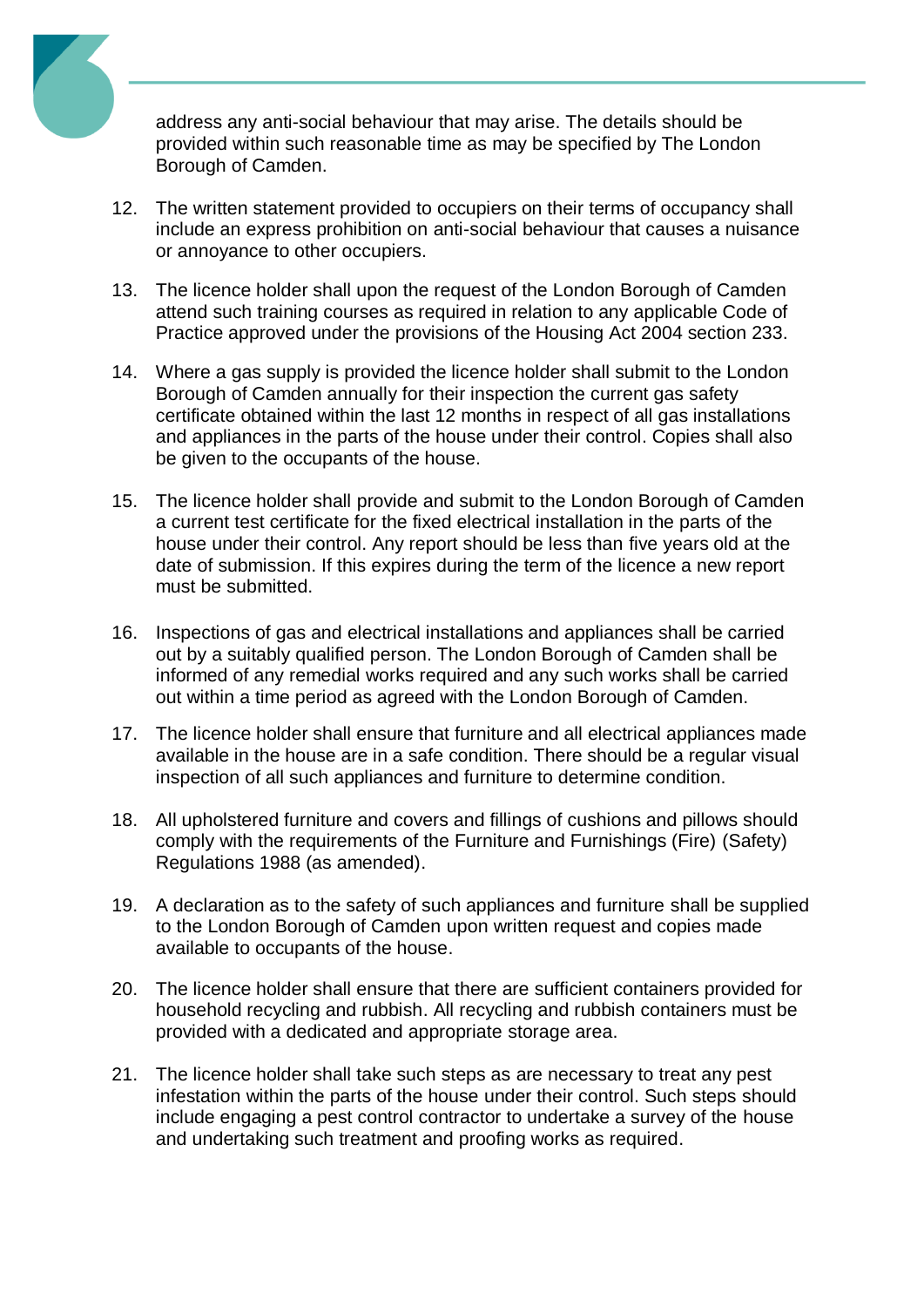22. The licence holder shall ensure all front external doors and flat/studio/bedsit doors are fitted with a minimum of a cylinder deadlock and a mortice deadlock which allow internal egress without the use of a key and meet BS 8621: 2007 (or equivalent). Rear doors should be fitted with a minimum of a mortice deadlock which meets BS 8621: 2007 (or equivalent) and two key operated rack bolts to the top and bottom of the door.

## **General**

- 23. The licence holder shall inform the London Borough of Camden in writing of any material change of circumstances in respect of the licence holder, manager or anyone else involved with the property, the property itself or its management within seven days of such a change occurring.
- 24. The licence holder must advise the London Borough of Camden in writing of any proposed changes to the construction, layout or amenity provision of the house which would affect the licence or licence conditions. No such alterations shall be made without prior consent.
- 25. The licence holder shall arrange for access to be granted at any reasonable time for the purpose of inspection to ensure compliance with licence conditions.
- 26. The licence holder shall if required by written notice provide the London Borough of Camden with the following particulars with respect to the occupancy of the house:
	- The names and telephone numbers of individuals and households living in the house and the parts of the property they occupy
	- The dates when each individual and household moved into the property.

The details should be provided within such reasonable time as may be specified by the London Borough of Camden

## **Notes**

- a) The property licence and conditions do not imply or grant by inference or otherwise any approval or permission for any other purpose including Building Control, Planning, LB Camden leasehold terms and conditions, the Regulatory Reform (Fire Safety) Order 2005. Conversely compliance with any of these requirements does not confer or imply compliance with the requirements of the Housing Act 2004 including HMO licensing.
- b) Failure to comply with any licence condition may result in proceedings including fines of up to £20,000 and loss of the licence.
- c) Any arrangements relating to the licence and conditions are without prejudice to assessments and appropriate actions including enforcement actions under the Housing Act 2004. This includes actions to deal with category 1 and